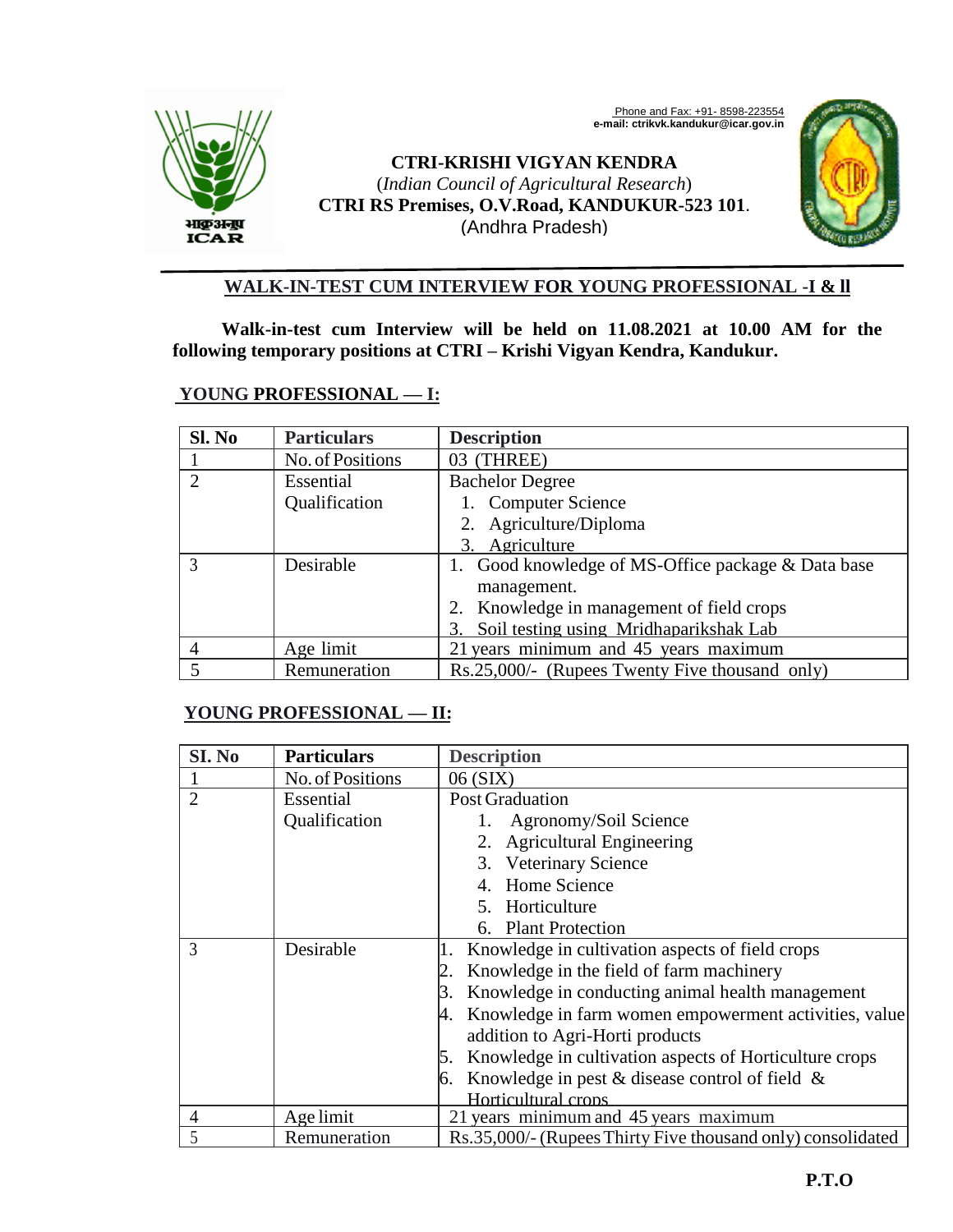#### **Terms and Conditions:**

- 1. The candidates should bring a copy of bio-data (Specimen enclosed), original certificates of educational qualification, one set of photocopies of certificates and latest passport size photograph at the time of test and interview.
- 2. No objection certificate from the employer, incase he/she is in employed else where.
- 3. No TA/DA will be paid to any candidate to attend the walk-in-test cum interview.
- 4. The above position is purely on temporary basis and is co-terminus with the project. The selected candidates will not have any right for claiming pay scale or absorption against any regular post being vacant on a later date at this institute.

 Administrative Officer i/c, ICAR-CTRI, Rajahmundry.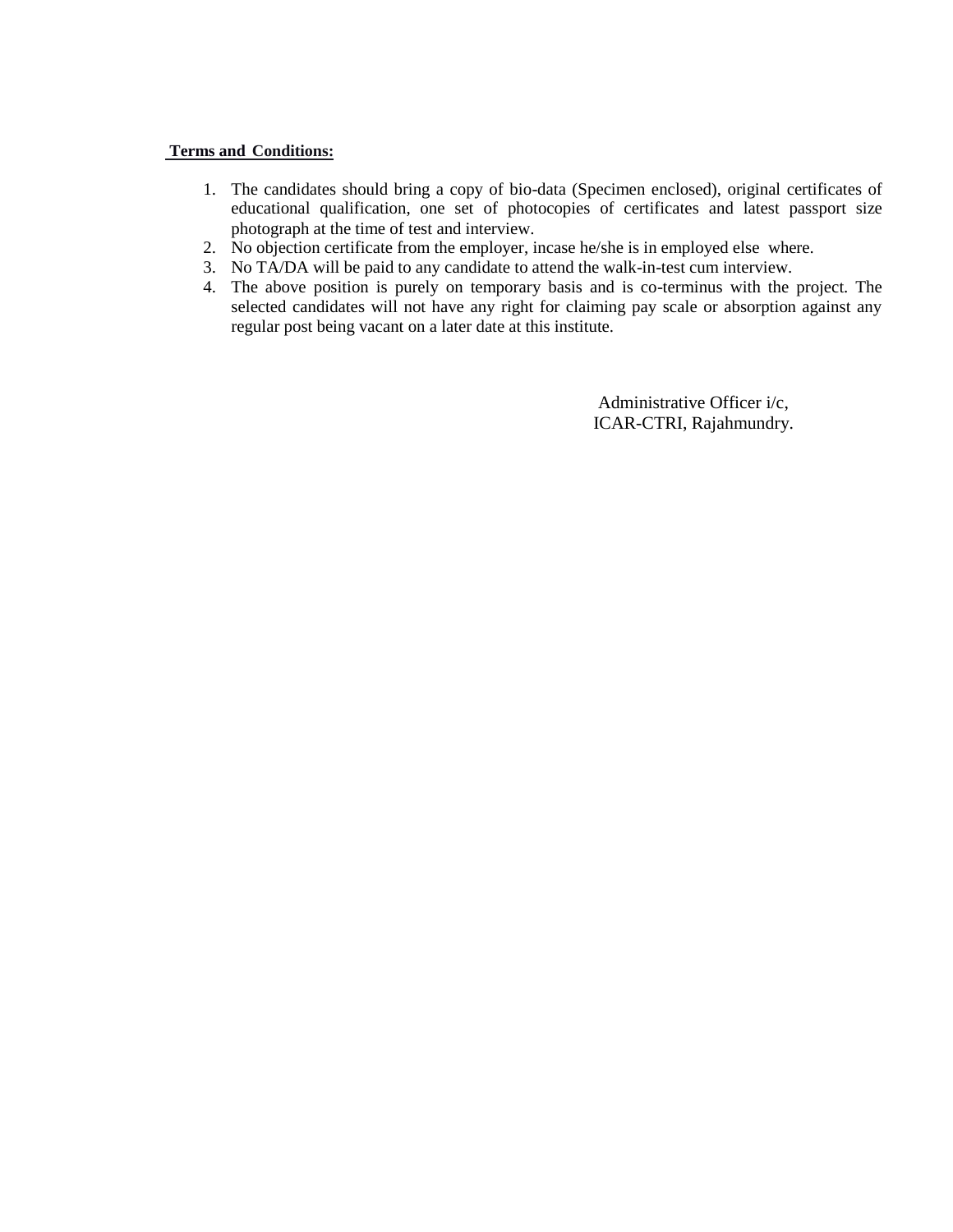Passport size photograph

## BIO-DATA

| POST APPLIED FOR                           |                    | Young Professional - I / II                |       |                    |                                 |  |
|--------------------------------------------|--------------------|--------------------------------------------|-------|--------------------|---------------------------------|--|
| <b>NAME</b>                                |                    |                                            |       |                    |                                 |  |
| <b>FATHER'S NAME</b>                       |                    |                                            |       |                    |                                 |  |
| <b>DATE OF BIRTH</b>                       |                    |                                            |       |                    |                                 |  |
| AGE (as on 11.08.2021)                     |                    |                                            |       |                    |                                 |  |
|                                            |                    | EDUCATIONAL QUALIFICATION & SPECIALIZATION |       |                    |                                 |  |
| Degree                                     | Year of<br>passing | University/Board/College                   | Class | Subject<br>Studied | $%$ of<br>Marks/<br><b>CGAP</b> |  |
|                                            |                    |                                            |       |                    |                                 |  |
|                                            |                    |                                            |       |                    |                                 |  |
| <b>TECHNICAL</b><br><b>EDUCATION</b>       |                    |                                            |       |                    |                                 |  |
| <b>EXPERIENCE</b>                          |                    |                                            |       |                    |                                 |  |
| Whether SC/ST/OBC                          |                    |                                            |       |                    |                                 |  |
| <b>ADDRESS FOR</b><br><b>COMMUNICATION</b> |                    |                                            |       |                    |                                 |  |
| <b>CONTACT NUMBER &amp;</b><br>E-Mail ID   |                    |                                            |       |                    |                                 |  |

## **DECLARATION**

The details given above are true to my knowledge and belief.

| Date:  |
|--------|
| Place: |

Signature